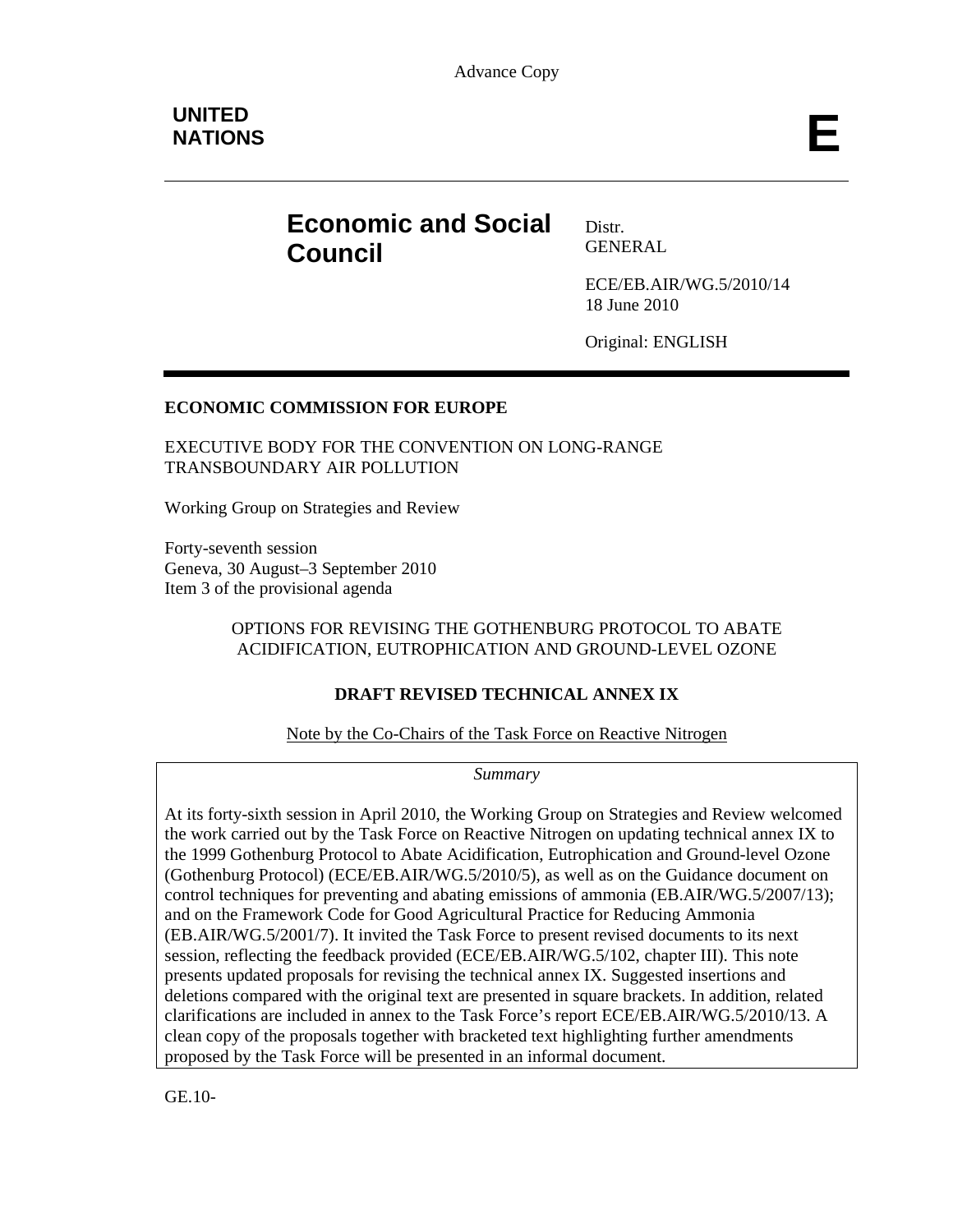## **ANNEX IX**<sup>1</sup>

#### **MEASURES FOR THE CONTROL OF EMISSIONS OF AMMONIA FROM AGRICULTURAL SOURCES**

1. The Parties that are subject to obligations in article 3, paragraph 8 (a), shall take the measures set out in this annex.

2. Each Party shall take due account of the need to reduce losses from the whole nitrogen cycle. [insert: Each Party shall ensure that efforts are made to develop strategies for increasing nitrogen-use efficiency in crop and animal production. A high nitrogen-use efficiency is indicative for low nitrogen losses, low risk of pollution swapping and a high economic return on farm expenditure on nitrogen.]

#### **A. Advisory code of good agricultural practice**

3. [Delete: Within one year from the date of entry into force of the present Protocol for it, a] [insert: Each] Party shall establish, publish and disseminate an advisory code of good agricultural practice to control ammonia emissions [delete:.] [insert: , based on the Framework Code for Good Agricultural Practices for Reducing Emissions of Ammonia, adopted by the Executive Body at its thirty-third session (EB.AIR/WG.5/2001/7) and any amendment thereto.] The [insert: advisory] code shall take into account the specific conditions within the territory of the Party and shall include provisions on:

(a) Nitrogen management, taking into account the full nitrogen cycle;

(b) Livestock feeding strategies;

(c) Low-emission manure-spreading [delete: techniques] [insert: approaches];

- (d) Low-emission manure-storage systems;
- (e) [Insert: Low-emission manure-processing and composting systems;]
- (f) Low-emission animal housing systems;

(g) Possibilities for limiting ammonia emissions from the use of mineral fertilizers.

[Insert: The advisory code shall be reviewed and updated at least every five years and whenever the framework code is revised; it shall take into account the most recent insights and developments related to ammonia emissions abatement.] Parties should give a title to the code

**<sup>1</sup>**<br>**1** The order and numbering of sections and paragraphs has been revised but not indicated as bracketed text.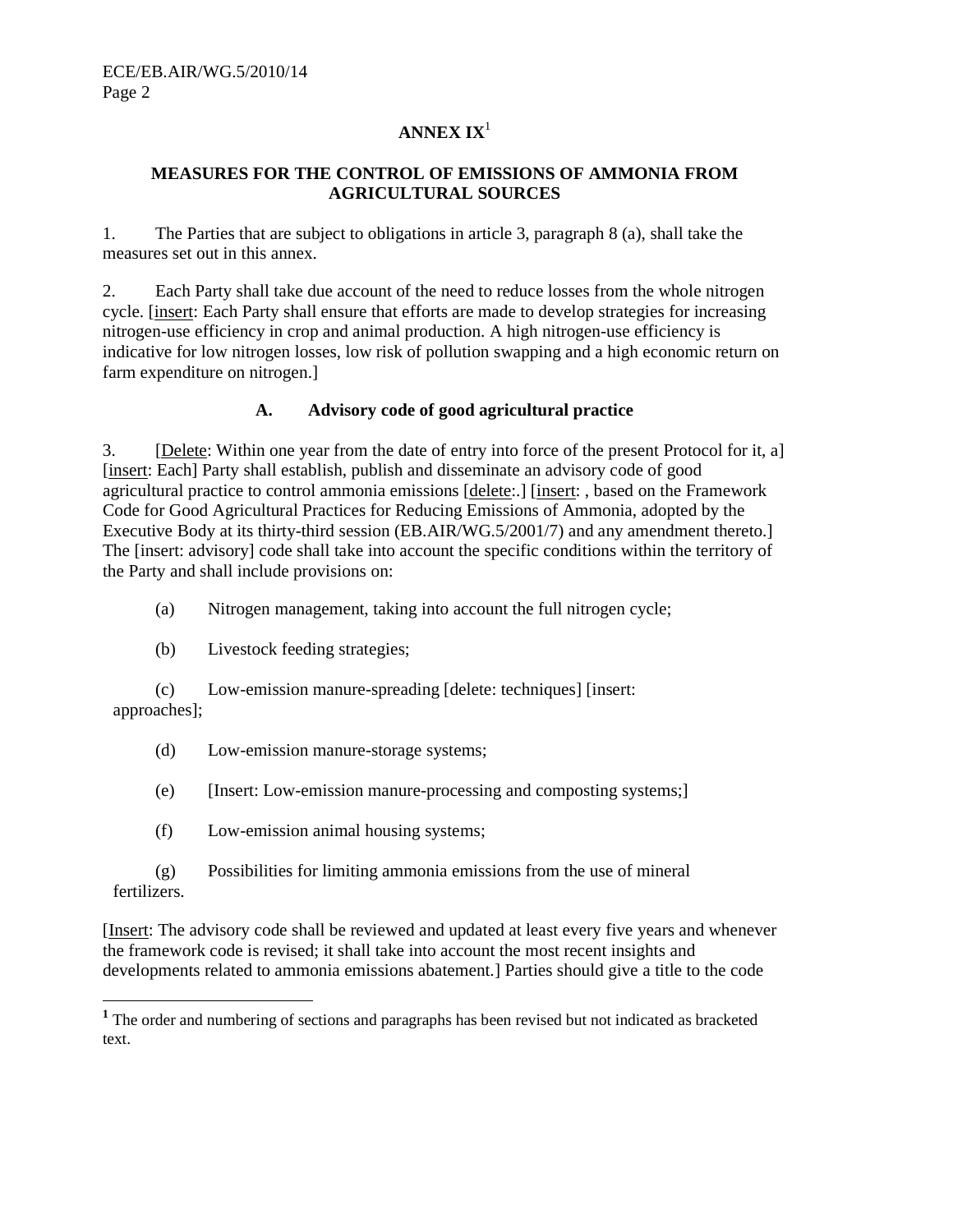[Delete: with a view to avoiding confusion with other codes of guidance. Parties] [insert: and are encouraged to link the advisory code to other codes of good agricultural practices describing good management of the overall nitrogen cycle.

#### **B. Nitrogen management, taking into account the full nitrogen cycle**

4. Each party shall ensure that all available on-farm nitrogen sources and external nitrogen inputs are used effectively. For that purpose, each party shall ensure that nitrogen input-output (i.e., farm-gate) balances are used on demonstration farms<sup>2</sup> representative of various farming systems and typical farming conditions within one year of entry into force of the revised protocol. Farm-type-specific baseline values of these farm-level input-output balances shall be established as an average of the first five-year period after entry into force of the revised protocol. During the second and subsequent five-year periods Parties shall ensure a relative improvement of  $\{30 \text{ per cent (option A)}; 20 \text{ per cent (option B)}; 10 \text{ per cent (option C)}\}$  of the nitrogen-use efficiency and a reduction of the nitrogen surplus of {30 per cent (option A); 20 per cent (option B); 10 per cent (option C) relative to the previous five-year average for these demonstration farms. The improvement shall continue under a continuous programme until levels of high efficiency and low nitrogen surplus are achieved, as specified in the Guidance document V on control techniques for preventing and abating emissions of ammonia (adopted by the Executive Body at its seventeenth session (decision 1999/1)) and any amendments thereto (hereafter referred to as the Guidance Document).

4 bis Based on the experience gained with the methods applied on demonstration farms, Parties shall ensure that nitrogen input-output balances are implemented on all farms {(option A) with more than 5 livestock units; (option B) with more than 50 livestock units for cattle farms, 200 livestock units for pigs or 40,000 places for poultry; (option C) with more than 50 livestock units for cattle farms, 2,000 fattener pigs, 750 sows or 40,000 poultry 3/} within ten years of entry into force of the revised protocol. These input-output balances shall be used to ensure a relative improvement of {30 per cent (option A); 20 per cent (option B); 10 per cent (option C)} of the nitrogen-use efficiency and a reduction of the nitrogen surplus of {30 per cent (option A); 20 per cent (option B); 10 per cent (option C)} over a five-year period relative to the previous five-year average on these farms. For the first five-year period, the farm-type-specific baseline values collected on demonstration farms may be used as reference. The improvement shall continue under a continuous programme until a level of high efficiency is achieved, as specified in the Guidance Document.

#### **C. Livestock feeding strategies**

5. Each party shall ensure that low-protein animal feeding strategies are used on all farms within one year of entry into force of the revised protocol {(option A) with more than 5 livestock units; (option B) with more than 50 livestock units for cattle farms, 200 livestock units for pigs or 40,000 places for poultry; (option C) with more than 50 livestock units for cattle farms, 2,000

<sup>&</sup>lt;sup>2</sup> The Task Force notes that it is a matter for further discussion with the Working Group on Strategies and Review to agree the manner in which such "demonstration farms", "pilot farms" or "demonstration on farm" would be established.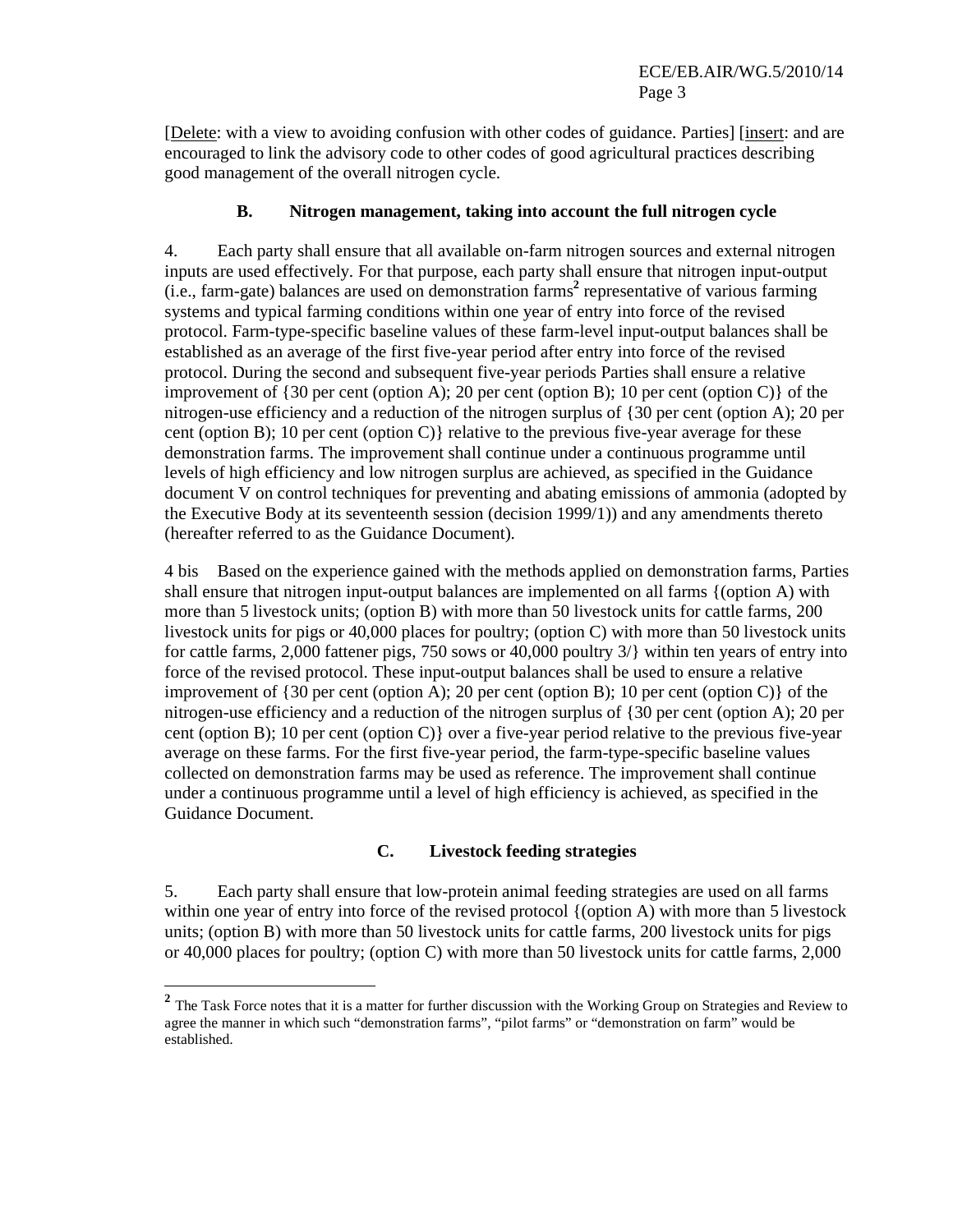fattener pigs, 750 sows or 40,000 poultry} 3/. Baseline animal feeding strategies at farm level for each Party shall be established as an average of the first five-year period after entry into force of the present protocol as described in Guidance Document V. During the second and subsequent five-year periods, the parties shall ensure that these feeding strategies result in a relative reduction of both the ammonia volatilization potential and the nitrogen excretion of {15 per cent (option A); 10 per cent (option B); 5 per cent (option C) relative to the previous five-year period. The use of low-protein animal feeding strategies shall continue under a continuous programme until a low level of ammonia volatilization potential and nitrogen excretion has been achieved in a continuous improvement programme, as specified in the Guidance Document.]

#### **D. Animal housing**

6. [Delete: Within one year from the date of entry into force of the present Protocol for it, a] [insert: A] Party shall use, for [delete: new][insert: existing] animal housing on large pig and poultry farms of 2,000 fattening pigs or 750 sows or 40,000 poultry, housing systems which have been shown to reduce emissions by 20 per cent or more compared to the reference (as listed in the Guidance Document ) [delete: V adopted by the Executive Body at its seventeenth session (decision 1999/1) and any amendments thereto), or other systems or techniques with a demonstrably equivalent efficiency. 2/ Applicability may be limited for animal welfare reasons, for instance in straw-based systems for pigs and aviary and free-range systems for poultry.] [Insert: . The timescale for the application of this measure shall be 31 December 2007. 2/]

7. [Insert: Within one year of the date of entry into force of the present Protocol in its territory, a Party shall use, for all new or largely rebuilt animal housing for cattle, housing systems that can reduce ammonia emissions by at least 25 per cent {single option} compared with the reference, as listed in Guidance Document, where the Party considers this technically and economically feasible and acceptable for animal welfare reasons.

8. Within one year of the date of entry into force of the present Protocol in its territory, a Party shall use, for all new or largely rebuilt animal housing for pigs, housing systems that have been shown to reduce ammonia emissions compared with the reference, as listed in Guidance Document, by at least {(option A) 35 per cent for locations where the average air temperature of the warmest month exceeds 20°C (based on a five-year mean) and 60 per cent for other locations; (option B) 25 per cent for locations where the average temperature of the warmest month exceeds 20°C (based on a five-year mean) and 35 per cent for other locations; (option C) 25 per cent}.

9. {The proposed new paragraph has been removed.}

10. Within one year of the date of entry into force of the present Protocol in its territory, a Party shall use, for all new and largely rebuilt animal housing for broilers (including chickens, turkeys, geese and other table birds), housing systems that can reduce ammonia emissions compared with the reference, as listed in the Guidance Document, by at least 20 per cent {single option proposed at this stage}.

11. Within one year of the date of entry into force of the present Protocol in its territory, a Party shall use, for all new and largely rebuilt housing for laying hens, housing systems that can reduce ammonia emissions compared with the reference, as listed in the Guidance Document, by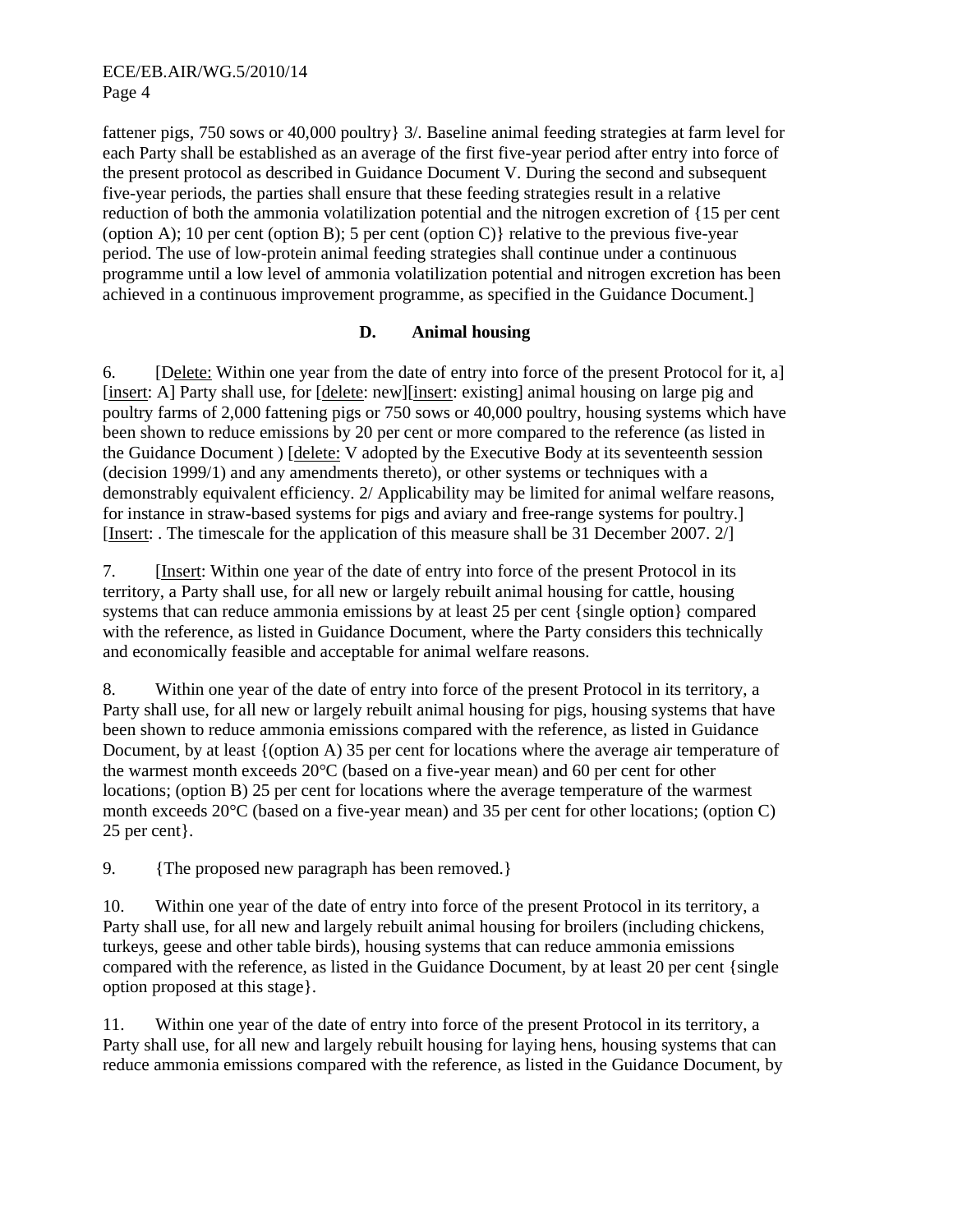at least {60 per cent for layer hens in cages and non-caged layer hens (option A); 50 per cent for layer hens in cages and 60 per cent for non-caged layer hens (option B); 30 per cent for layer hens in cages and 60 per cent for non-caged layer hens (option C).

12. {The proposed new paragraph has been removed.}

13. For existing and new animal housing for other livestock categories than those listed in paragraphs 6 to 11, a Party shall use low-emission housing systems, as far as it considers them technically and economically feasible.

13a. For each of the measures outlined in paragraphs 7 to 11 concerning new or largely rebuilt livestock housing, farms of five livestock units or fewer shall be exempt from the requirements (options A, B, C).  $3/$ ]

### **E. Manure storage [insert: outside of animal houses]**

14. Within one year of the date of entry into force of the present Protocol in its territory, a Party shall [delete: use] [insert: ensure that] for new slurry stores [insert: outside of animal houses for cattle, pigs and poultry] [delete: on large pig and poultry farms of 2,000 fattening pigs or 750 sows or 40,000 poultry], low-emission storage systems or techniques [insert: are used] that have been shown to reduce ammonia emissions by {80 per cent (option A); 60 per cent (option B); 40 per cent (option C) or more compared to the reference, as listed in the Guidance Document [delete: V adopted by the Executive Body at its seventeenth session (decision 1999/1) and any amendments thereto, or other systems or techniques with a demonstrably equivalent efficiency. 2/]

15. For existing slurry stores [insert: outside of animal houses for cattle, pigs and poultry] [delete: on large pig and poultry farms of 2,000 fattening pigs or 750 sows or 40,000 poultry], a Party shall [delete: achieve] [insert: ensure that] ammonia emission reductions of [insert: at least] 40 per cent [insert: are achieved compared with the reference described in the Guidance Document. For existing very large lagoons, a Party shall ensure that ammonia emission reductions of 40 per cent are achieved compared with the reference, as described in the Guidance Document, as far as the Party considers it technically and economically feasible.] [delete: insofar as the Party considers the necessary techniques to be technically and economically feasible. 2/] The timescales for the application of these measures shall be as follows: [delete: 31 December 2009] [insert: {on ratification (option A); 31 December 2019 (options B andC)] for Parties with economies in transition and [delete: 31 December 2007] [insert: {on ratification (option A); 31 December 2017 (options B and C)] for all other Parties. 1/

(a) [Insert: For existing and new stores for solid manure, a Party shall use lowemission storage systems as described in the Guidance Document, as far as it considers them technically and economically feasible;

(b) **Manure processing and composting:** Each Party shall ensure that low-emission manure processing and composting systems (as listed in the Guidance Document) are used as far as the Party considers this feasible].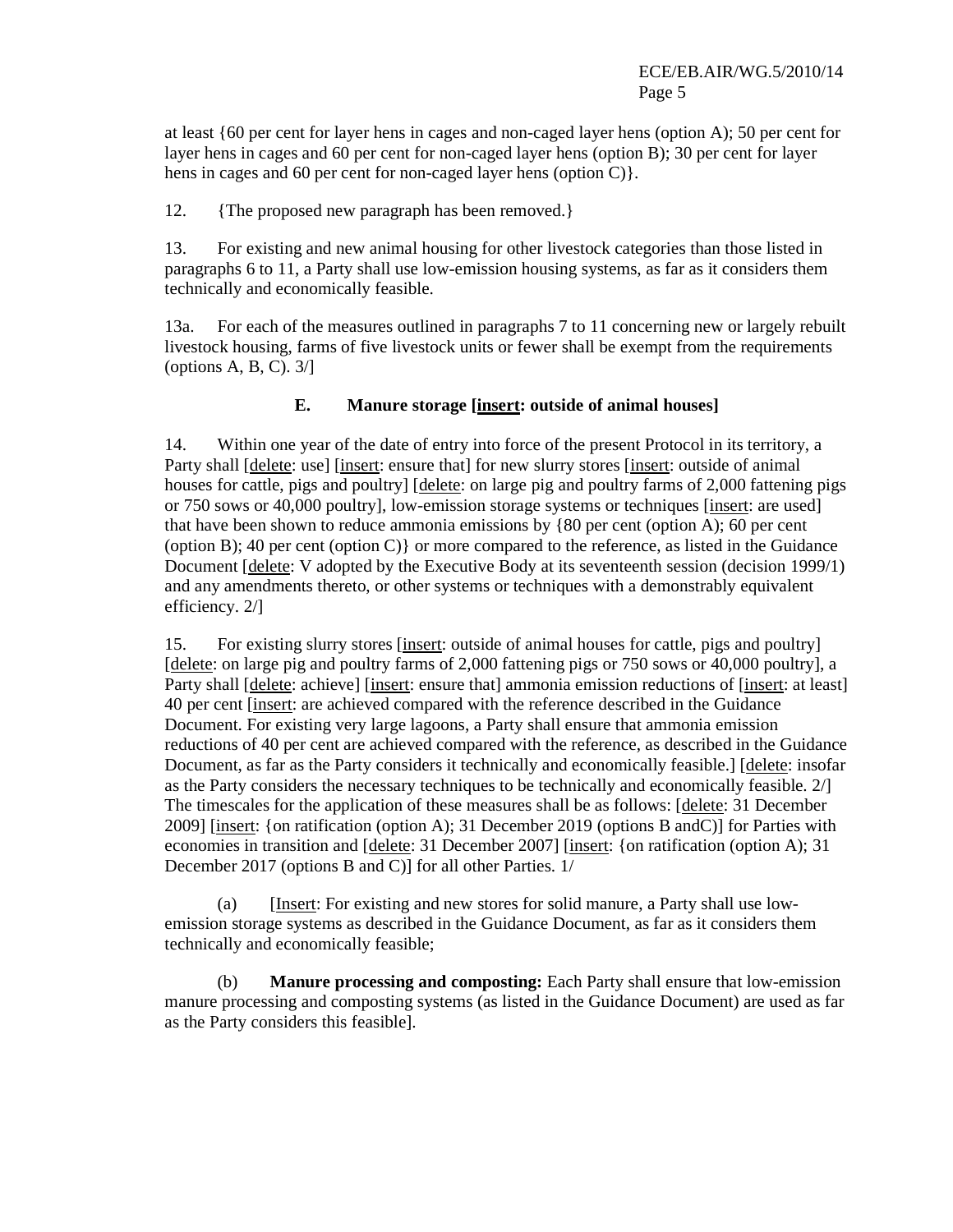#### **F. Manure application**

16. Each Party shall ensure that low-emission slurry [insert: and solid manure] application [delete: techniques] [insert: approaches], as listed in the Guidance Document [delete: V adopted by the Executive Body at its seventeenth session (decision 1999/1) and any amendments thereto, that have been shown to reduce emissions by at least 30 per cent compared with the reference specified in that guidance document] are used [delete: as far as the Party in question considers them applicable, taking into account local soil and geomorphological conditions, slurry type and farm structure] [insert: that reduce ammonia emissions as specified in the table below, as compared with the reference specified in the Guidance Document . This provision applies the land application of slurry and solid manure from all livestock types to both arable and grassland.] The timescales for the application of these measures shall be: 31 December [delete: 2009] [insert: 2019] for Parties with economies in transition and [delete: 31 December 2007] [insert: 31 December 2017] for other Parties, in order to allow gradual accommodation by the sector. 1/ [delete: Within one year from the date of entry into force of the present Protocol for it, a Party shall ensure that solid manure applied to land to be ploughed shall be incorporated within at least 24 hours of spreading as far as it considers this measure applicable, taking account of local soil and geomorphological conditions and farm structure.]

| Category                                                                                                                                                                                                                                                  | Requirement <sup>a</sup>                                                                                                                   | <b>Description/Rationale</b>                                                                                                                                                                                                                                                         |
|-----------------------------------------------------------------------------------------------------------------------------------------------------------------------------------------------------------------------------------------------------------|--------------------------------------------------------------------------------------------------------------------------------------------|--------------------------------------------------------------------------------------------------------------------------------------------------------------------------------------------------------------------------------------------------------------------------------------|
| Standard requirement for slurry<br>application to arable and grassland and<br>for solid manure application to bare<br>soils                                                                                                                               | To use methods that reduce<br>emissions by at least 60%<br>compared with the reference<br>method.                                          | Default mandatory requirement.                                                                                                                                                                                                                                                       |
| For slurry application to solid-seeded<br>winter cereal crops after seedling<br>emergence                                                                                                                                                                 | To use methods that reduce<br>emissions by at least 50%<br>compared with the reference<br>method.                                          | Relaxation: Slurry injection methods<br>are not suitable for application in<br>winter cereal crops after seedling<br>emergence.                                                                                                                                                      |
| For solid manure application only to<br>grassland or arable crops after sowing<br>(i.e., not including solid manure<br>application to bare arable land)                                                                                                   | To use methods that reduce<br>emissions by at least 30%<br>compared with the reference,<br>as far as the Party considers<br>this feasible. | Relaxation: Incorporation of solid<br>manure is not possible for grasslands<br>and arable crops after sowing.                                                                                                                                                                        |
| For mainly livestock farm holdings<br>with less than the following thresholds<br>(but not including mainly arable<br>farms):<br>50 livestock units for cattle<br>a)<br>200 livestock units for pigs<br>b)<br>40,000 livestock places for<br>c)<br>poultry | To use methods that reduce<br>emissions by at least 30%<br>compared with the reference.                                                    | Relaxation: Economies of scale make it<br>more costly to apply low-emission<br>techniques on small farms unless<br>contractors are used.<br>A threshold of 100 livestock units for<br>cattle might be requested by countries<br>in Eastern Europe, the Caucasus and<br>Central Asia. |
| For slurry applications to fields where<br>the slope is more than 15% from                                                                                                                                                                                | To use methods that reduce<br>emissions by at least 30%                                                                                    | Relxation: Nutrient loss by run-off can<br>be increased by the presence of<br>injection channels on steep slopes. A                                                                                                                                                                  |

| [Insert Table: {Ammonia emission-reduction requirements for slurry and solid manure |  |
|-------------------------------------------------------------------------------------|--|
| application to arable and grassland (option A)                                      |  |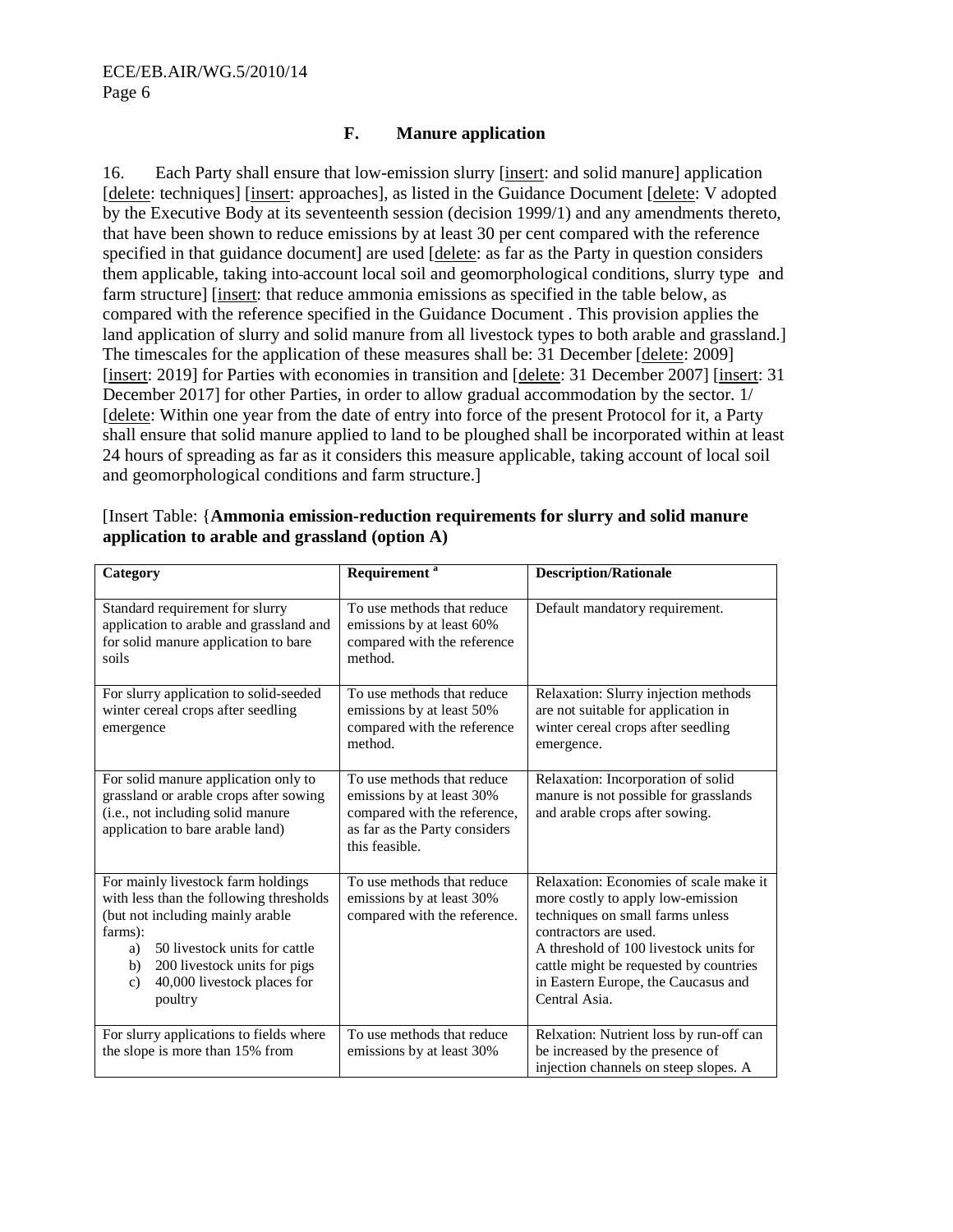#### ECE/EB.AIR/WG.5/2010/14 Page 7

| horizontal                                                                                                                                                                      | compared with the reference.                                                            | higher level of abatement is not<br>technically possible in this situation.<br>Slurry application to fields where the<br>slope is above 15% increases the risk<br>for water pollution, especially when<br>close to water courses on vulnerable<br>soils, therefore application on these<br>fields should be avoided. |
|---------------------------------------------------------------------------------------------------------------------------------------------------------------------------------|-----------------------------------------------------------------------------------------|----------------------------------------------------------------------------------------------------------------------------------------------------------------------------------------------------------------------------------------------------------------------------------------------------------------------|
| For slurry application to stony fields<br>or high clay soils $(>\!\!35\!\%$ clay particle<br>content) in very dry conditions or peat<br>soils $(>=25\%$ organic matter content) | To use methods that reduce<br>emissions by at least 30%<br>compared with the reference. | Relaxation: Injection techniques are<br>not suitable under these conditions.                                                                                                                                                                                                                                         |

a/ The reference specified is that listed in the Guidance Document.

#### **Ammonia emission-reduction requirements for slurry and solid manure application to arable and grassland (option B)**

| Category                                                                                                                                                                                                       | Requirement a/                                                                                                                          | <b>Description/Rationale</b>                                                                                                                                                |
|----------------------------------------------------------------------------------------------------------------------------------------------------------------------------------------------------------------|-----------------------------------------------------------------------------------------------------------------------------------------|-----------------------------------------------------------------------------------------------------------------------------------------------------------------------------|
| Standard requirement for slurry<br>application to arable and grassland and<br>for solid manure application to bare<br>soils                                                                                    | To use methods that reduce<br>emissions by at least 30% compared<br>with the reference method.                                          | Default mandatory requirement.                                                                                                                                              |
| For solid manure application only to<br>grassland or arable crops after sowing<br>(i.e., not including solid manure<br>application to bare arable land)                                                        | To use methods that reduce<br>emissions by at least 30% compared<br>with the reference, as far as the<br>Party considers this feasible. | Relaxation: Incorporation of<br>solid manure is not possible for<br>grasslands and arable crops after<br>sowing.                                                            |
| For slurry and solid manure<br>application to land when using<br>existing mobile slurry tankers and<br>solid manure spreaders having less<br>than 3 $m3$ capacity (but not applying to<br>newly built tankers) | To use methods that reduce<br>emissions by at least 30% compared<br>with the reference, as far as the<br>Party considers this feasible. | Relaxation: Tanker size is an<br>indicator of farm size, avoiding<br>the need for information on<br>animal numbers. The exemption<br>applies in practice to small<br>farms. |
| For livestock farms with less than five<br>livestock units (but not applying to<br>mainly arable farms)                                                                                                        | To use methods that reduce<br>emissions by at least 30% compared<br>with the reference, as far as the<br>Party considers this feasible. | Relaxation: for the smallest<br>farms, including hobby farms.                                                                                                               |

a/ The reference specified is that listed in the Guidance Document.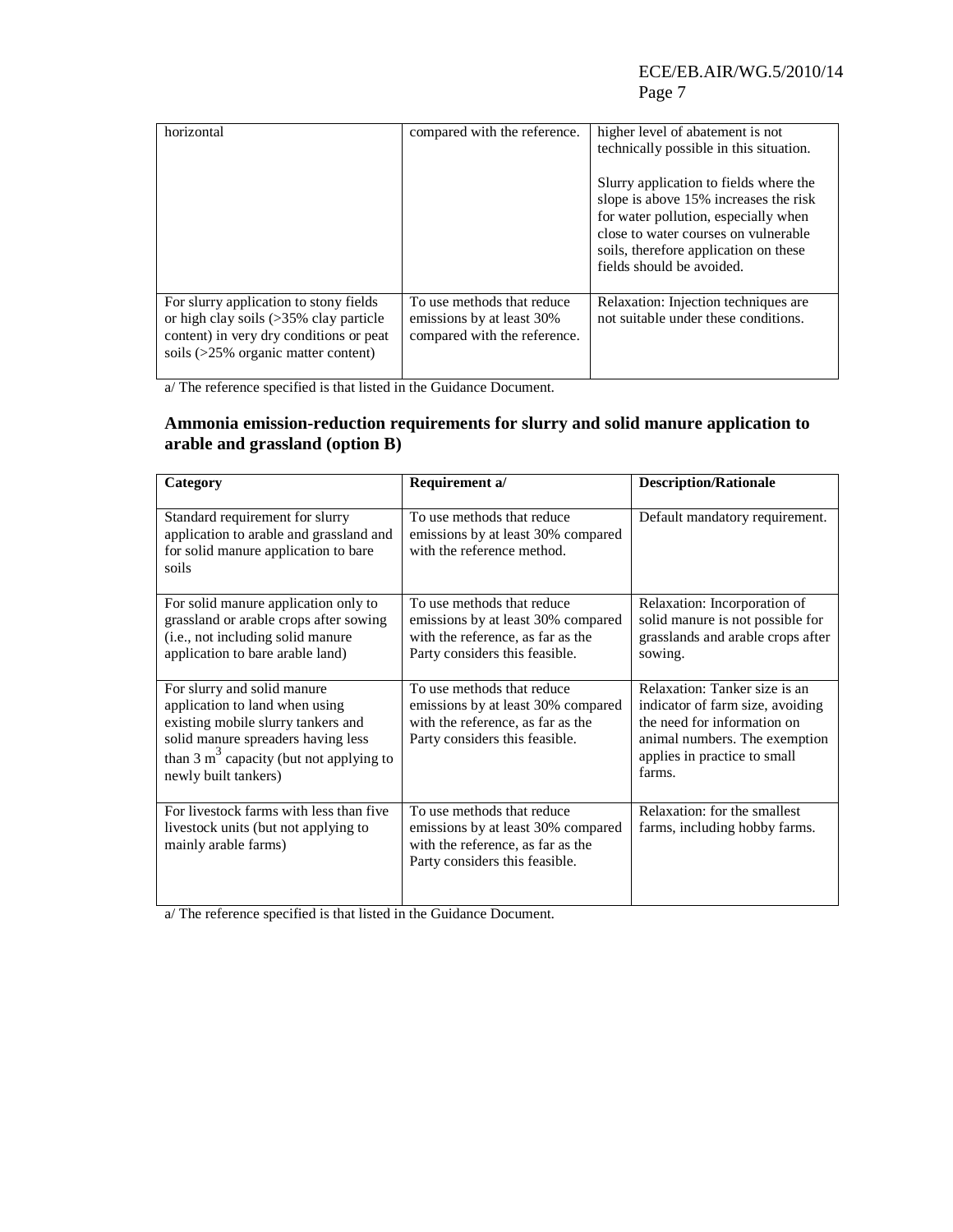#### **Ammonia emission-reduction requirements for slurry and solid manure application to arable and grassland (option C)**

| Category                                                                                                                                                                                                                                                                                                              | Requirement a/                                                                                                                          | <b>Description/Rationale</b>                                                                                                                                                                                                                                                          |
|-----------------------------------------------------------------------------------------------------------------------------------------------------------------------------------------------------------------------------------------------------------------------------------------------------------------------|-----------------------------------------------------------------------------------------------------------------------------------------|---------------------------------------------------------------------------------------------------------------------------------------------------------------------------------------------------------------------------------------------------------------------------------------|
| Standard requirement for slurry<br>application to arable and grass land<br>and for solid manure application to<br>bare soils                                                                                                                                                                                          | To use methods that reduce<br>emissions by at least 30%<br>compared with the reference<br>method.                                       | Default mandatory requirement.                                                                                                                                                                                                                                                        |
| For mainly livestock farm holdings<br>with less than the following<br>thresholds (but not including<br>mainly arable farms):<br>50 livestock units for<br>a)<br>cattle<br>2,000 livestock places for<br>b)<br>fattener pigs<br>750 livestock places for<br>c)<br>sows<br>40,000 livestock places for<br>d)<br>poultry | To use methods that reduce<br>emissions by at least 30%<br>compared with the reference, as far<br>as the Party considers this feasible. | Relaxation: Economies of scale<br>make it more costly to apply low-<br>emission techniques on small<br>farms unless contractors are used.<br>A threshold of 100 livestock units<br>for cattle might be requested by<br>countries in Eastern Europe, the<br>Caucasus and Central Asia. |
| For slurry and solid manure<br>application to land when using any<br>mobile slurry tankers and solid<br>manure spreaders having less than<br>5 m <sup>3</sup> capacity                                                                                                                                                | To use methods that reduce<br>emissions by at least 30%<br>compared with the reference, as far<br>as the Party considers this feasible. | Relaxation: Tanker size is an<br>indicator of farm size, avoiding the<br>need for information on animal<br>numbers. The exemption applies in<br>practice to small farms.                                                                                                              |
| For solid manure application to<br>grassland or arable crops after<br>sowing (but not applying to solid<br>manure application to bare arable<br>land)                                                                                                                                                                 | To use methods that reduce<br>emissions by at least 30%<br>compared with the reference, as far<br>as the Party considers this feasible. | Relaxation: Incorporation of solid<br>manure is not possible for<br>grasslands and arable crops after<br>sowing.                                                                                                                                                                      |

a/ The reference specified is that listed in the Guidance Document.}]

#### **G. Urea-and ammonium [delete: carbonate] [insert: -based] fertilizers**

17. Within one year of the date of entry into force of the present Protocol in its territory, a Party shall [delete: take such steps as are feasible to limit ammonia emissions from the use of solid fertilizers based on urea.] [insert: ensure that low-emission application approaches for fertilizers based on urea, as listed in the Guidance Document, are used, that have been shown to reduce ammonia emissions by at least {80 per cent (option A); 50 per cent (option B); 30 per cent (option C)} compared with the reference specified in that Guidance Document.]

18. Within one year of the date of entry into force of the present Protocol in its territory, a Party shall prohibit the use of ammonium carbonate fertilizers.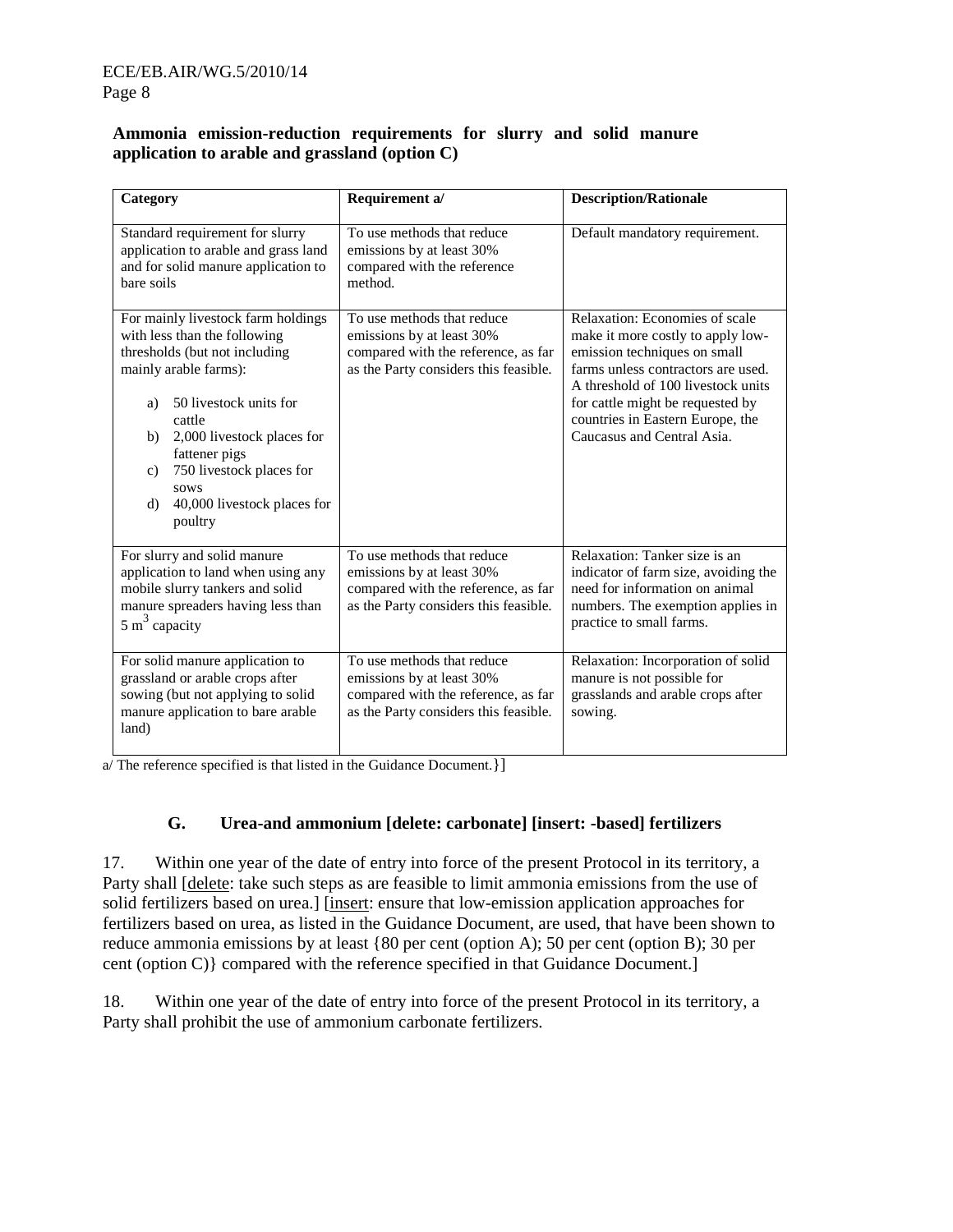19. [Insert: Within one year of the date of entry into force of the amended Protocol in its territory, a Party shall ensure that, where fertilizers based predominantly on ammonium sulphate or ammonium phosphate are applied to calcareous soils, the Party shall ensure that low-emission application techniques, as listed in the Guidance Document, are used, that have been shown to reduce mean ammonia emissions by at least {80 per cent (option A); 50 per cent (option B); 30 per cent (option C)}as compared with the reference specified in that guidance document.<sup>3</sup>

#### **H. Reporting requirements**

20. [Insert: Parties shall report on a periodic basis, in accordance with article 7, paragraph (1) (a), quantitative data on the selection, implementation, effectiveness and efficiency of measures as outlined in this Annex, to facilitate the sharing of information and experience of ammonia mitigation in the context of the wider nitrogen cycle.

21. Where measures are used, other than those listed as Category 1 in Guidance Document V adopted by the Executive Body at its seventeenth session (decision 1999/1) and any amendments thereto, Parties shall report and provide justification of the verification procedures used to estimate the abatement efficiencies specified, according to the principles set out in that Guidance Document.]

 $\overline{a}$ 

**<sup>3</sup>** This paragraph was proposed based on current understanding, pending full documentation of further evaluations and fertilizer trials.